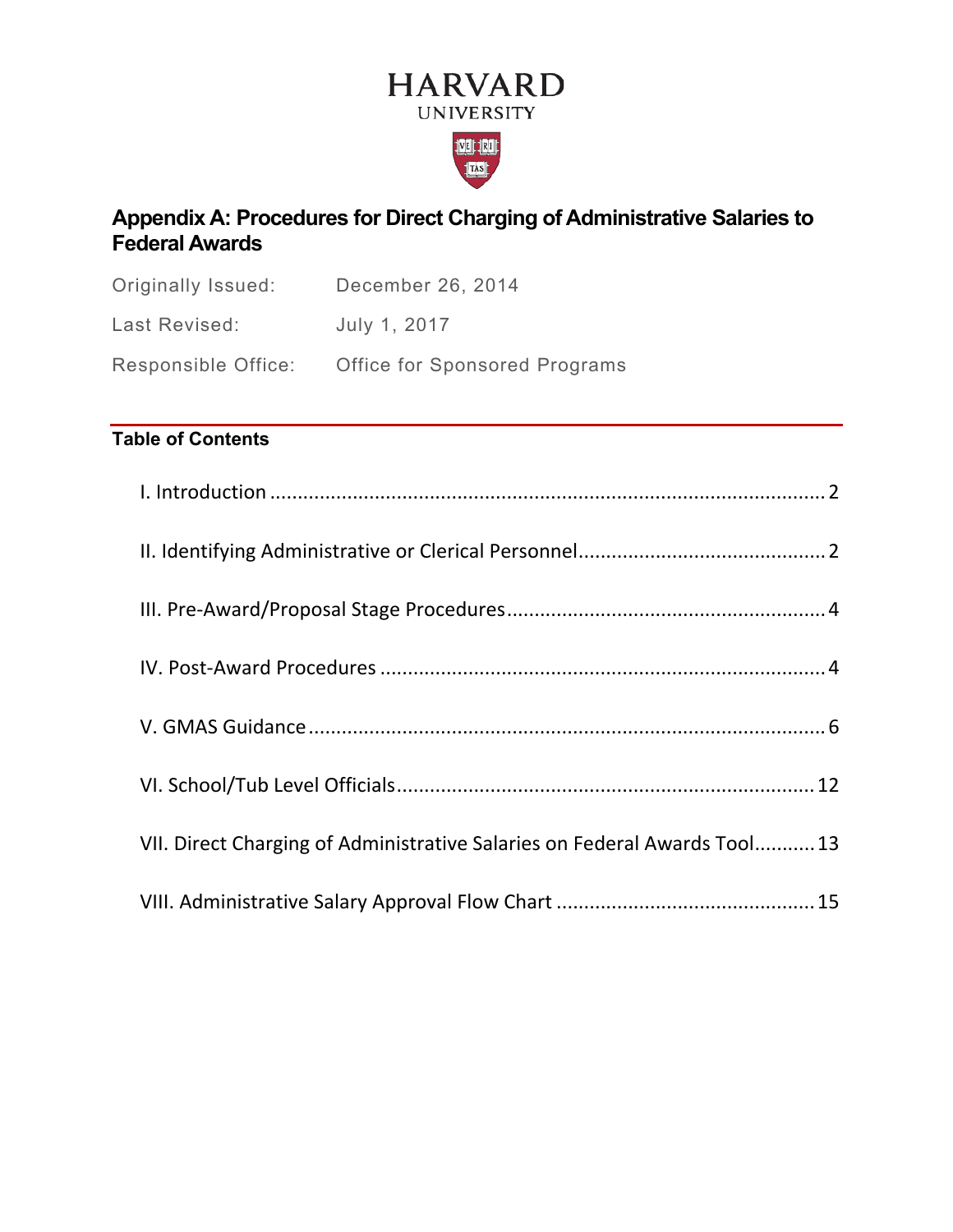# <span id="page-1-0"></span>**I. Introduction**

These procedures apply to federal awards. Please note it is important to review the terms and conditions of all sponsored awards to determine the specific guidelines on expenditures.

Schools/tubs may have supplemental guidance and business processes that address procedures identified in these guidelines.

# <span id="page-1-1"></span>**II. Identifying Administrative or Clerical Personnel**

The University defines administrative and clerical personnel as providing non-technical support services that benefit departmental, institute, or center activities or objectives, including functions such as clerical support, financial management, procurement of materials and services, budget and planning, and personnel management. The salaries of administrative and clerical personnel ("admin salaries") are normally treated as an indirect cost unless they meet the following criteria:

- 1. Administrative or clerical services are integral to a project or activity;
- 2. Individuals or specified roles involved can be identified with the project or activity; and
- 3. Such costs are explicitly included in the budget or have the prior written approval of the federal awarding agency.<sup>[1](#page-1-2)</sup>

Not only does the work itself need to be that which is not normally supported by the department/local level managing unit, but the amount of administrative effort required to support the project must also be above the normal level provided. Generally, a minimum of 5% effort on training grants and a minimum of 20-25% in all other projects is suggested.

Blanket approval will not be given to a PI or department/local level managing unit; rather, the specific activities and circumstances of each award must be assessed independently to determine whether direct charging of administrative costs is justifiable.

<span id="page-1-2"></span><sup>&</sup>lt;sup>1</sup> Note that agency approval requirements may vary. Please refer to the agency requirements and sponsored award terms. For example, NIH states "prior approval is not required unless additional funds are requested for such a position or the incurrence of such cost constitutes a change of scope".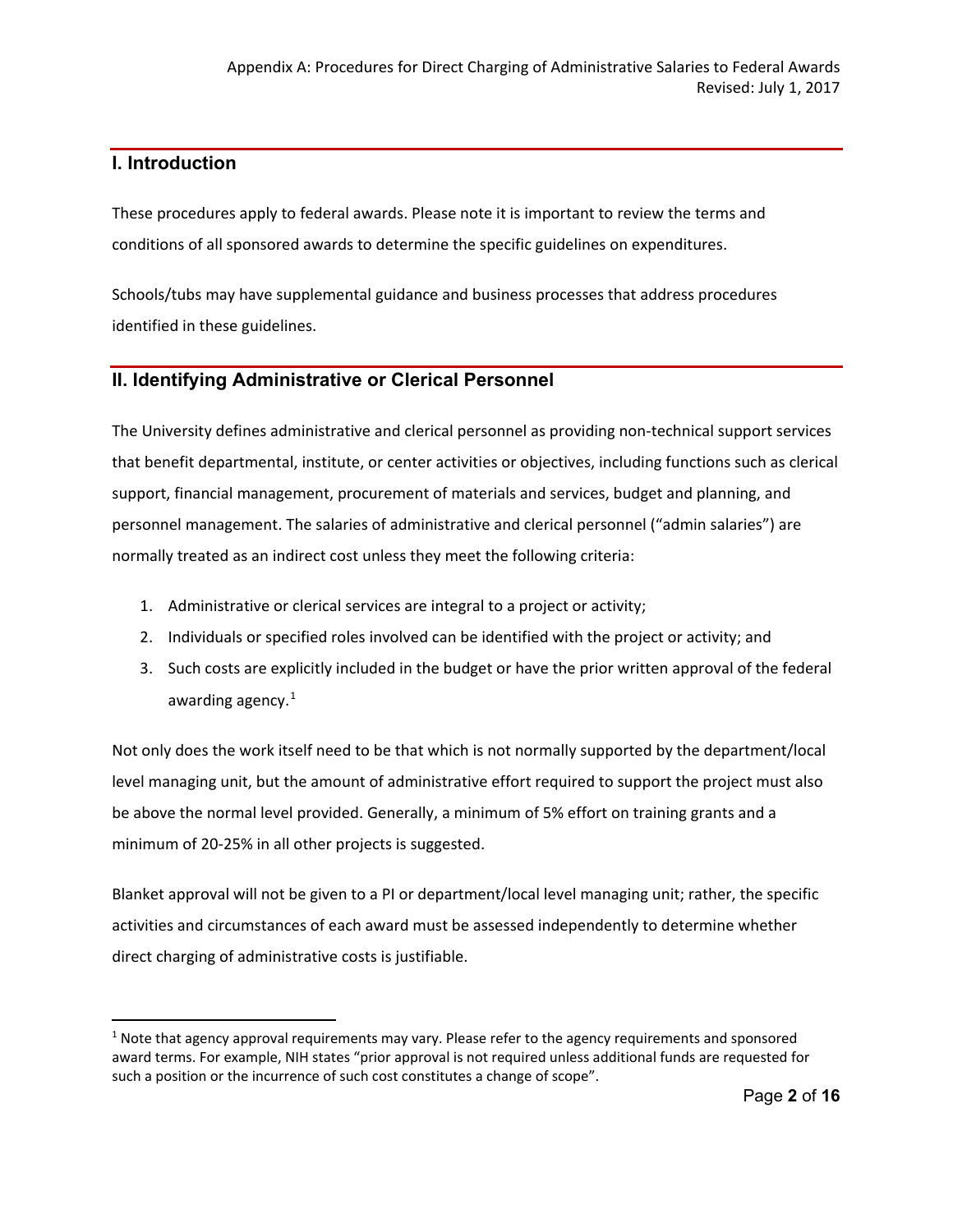Job codes and business titles are often too vague to fully describe the tasks performed by an individual. In each instance, the actual functions the individual performs on the project/award should be reviewed. The following titles are **examples** of jobs that have a possibility of being categorized as administrative or clerical for the purpose of this policy.

<span id="page-2-0"></span>

| <b>Job Description</b>   | <b>Examples of Job Responsibilities that Meet Criteria</b>                 |  |  |  |
|--------------------------|----------------------------------------------------------------------------|--|--|--|
|                          | NIH Institutional Center Core Grant to Support Neuroscience Research:      |  |  |  |
|                          | The Administrative Core will be staffed by a half-time staff assistant     |  |  |  |
|                          | who will oversee the day-to-day management of the grant. The Staff         |  |  |  |
|                          | Assistant is budgeted for 50% effort in the proposal budget and his/her    |  |  |  |
| <b>Staff Assistant</b>   | role is described in the budget justification. Duties include: maintaining |  |  |  |
|                          | the core web site, scheduling meetings, maintaining record or core         |  |  |  |
|                          | usage and expenditures, preparing scientific reports, ordering supplies,   |  |  |  |
|                          | and providing administrative support to the Core.                          |  |  |  |
|                          | NSF Collaborative Research Center Grant: Full-time administrative          |  |  |  |
|                          | coordinator responsible for overall operations at center including         |  |  |  |
|                          | making complex travel, meeting, and visa arrangements for project          |  |  |  |
| Coordinator              | collaborators or workshop participants, organizing workshops or            |  |  |  |
|                          | conferences for large numbers of participants, extensive publishing of     |  |  |  |
|                          | workshop materials.                                                        |  |  |  |
|                          | Extensive data accumulation, data entry, surveying, technical              |  |  |  |
| <b>Faculty Assistant</b> | illustration, manuscript and publication production, and programmatic      |  |  |  |
|                          | assistance with technical reporting.                                       |  |  |  |
|                          |                                                                            |  |  |  |

*Table 1 - Examples of Job Responsibilities that Meet Criteria*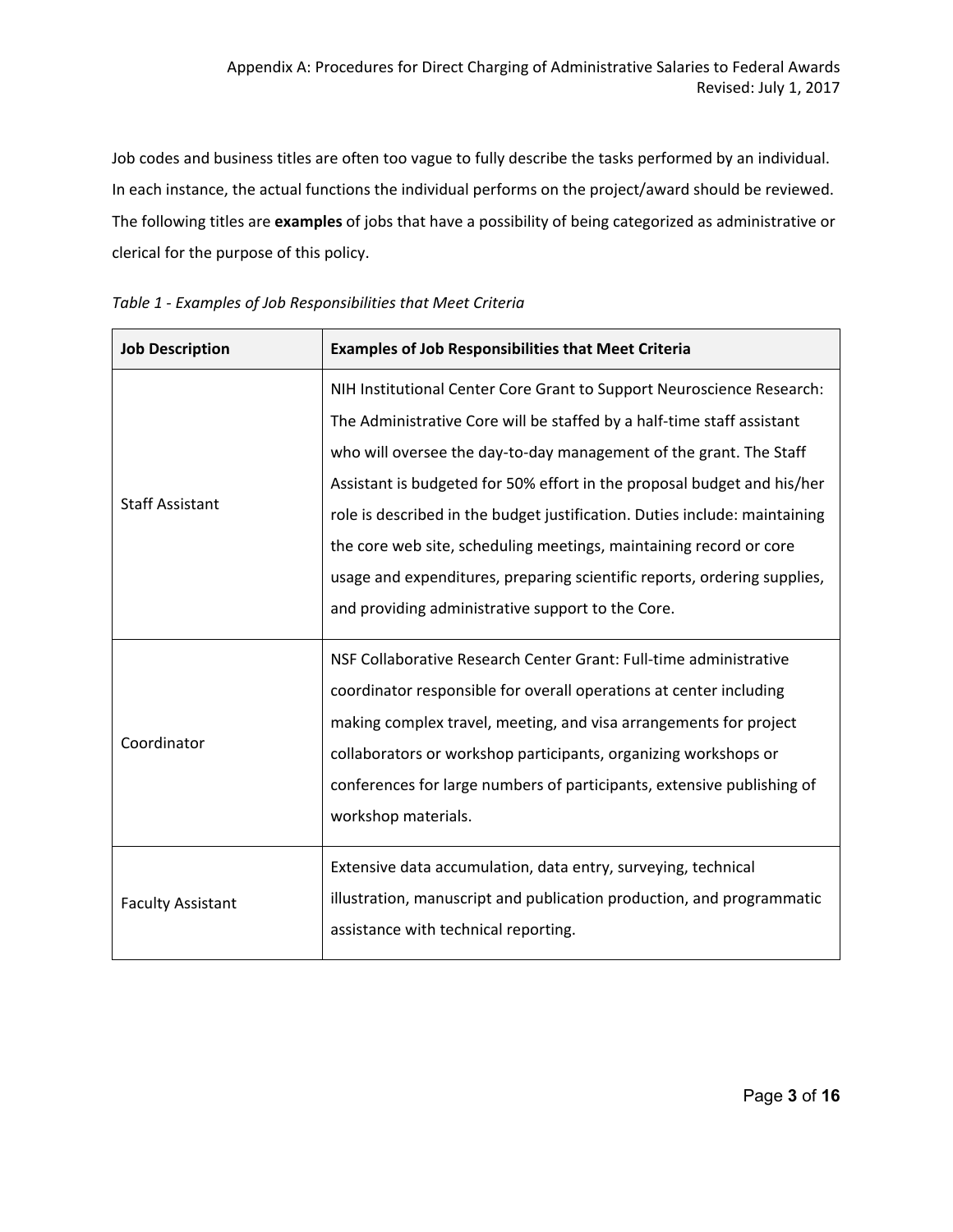# **III. Pre-Award/Proposal Stage Procedures**

Once it has been determined that a proposal budget will include admin salaries, the following steps are required:

- 1. **The administrative role/person must be in the line-item budget and be adequately explained in the budget justification.** The budget justification should describe the situation requiring unlike circumstances, the specific duties involved, and how the normal level of administrative support provided by the department would not be adequate.
- 2. **The GMAS flag should be set to 'Yes'.** When entering a proposal with a federal sponsor or prime sponsor, GMAS automatically generates the administrative salaries question. Answering 'Yes' will flag this for review by proposal approvers. Please see the *GMAS Guidance* Section V for detailed instructions regarding completion of data fields.
- 3. **The GMAS approval should be marked as 'Done' by the approving office.** Once the school/tub official or submitting office (depending on individual school/tub procedures) reviews the budget and justification, and the department/local level managing unit has clarified any questions, the GMAS Administrative Salaries approval status should be changed from 'Needed' to 'Done' status, and a brief comment should be added to summarize the review in order to delineate what role for which the flag was reviewed. Please see the *GMAS Guidance* Section VI for detailed instructions regarding completion of data fields. **Changing this status to 'Done' and entering an effective date constitutes Harvard approval that the direct charging of** *admin salaries with the proposed amount of effort* **is allowable.**

# <span id="page-3-0"></span>**IV. Post-Award Procedures**

If an admin role is added to an award that increases the admin salary budgeted amount 10% or more or a new admin role is added for a different purpose than the original proposed and approved budget, the following steps are required **by the department/local level managing unit**:

1. Request the school/tub-level official add administrative salary to an existing project. Provide the appropriate documentation and justification that all required criteria to directly charge admin

Page **4** of **16**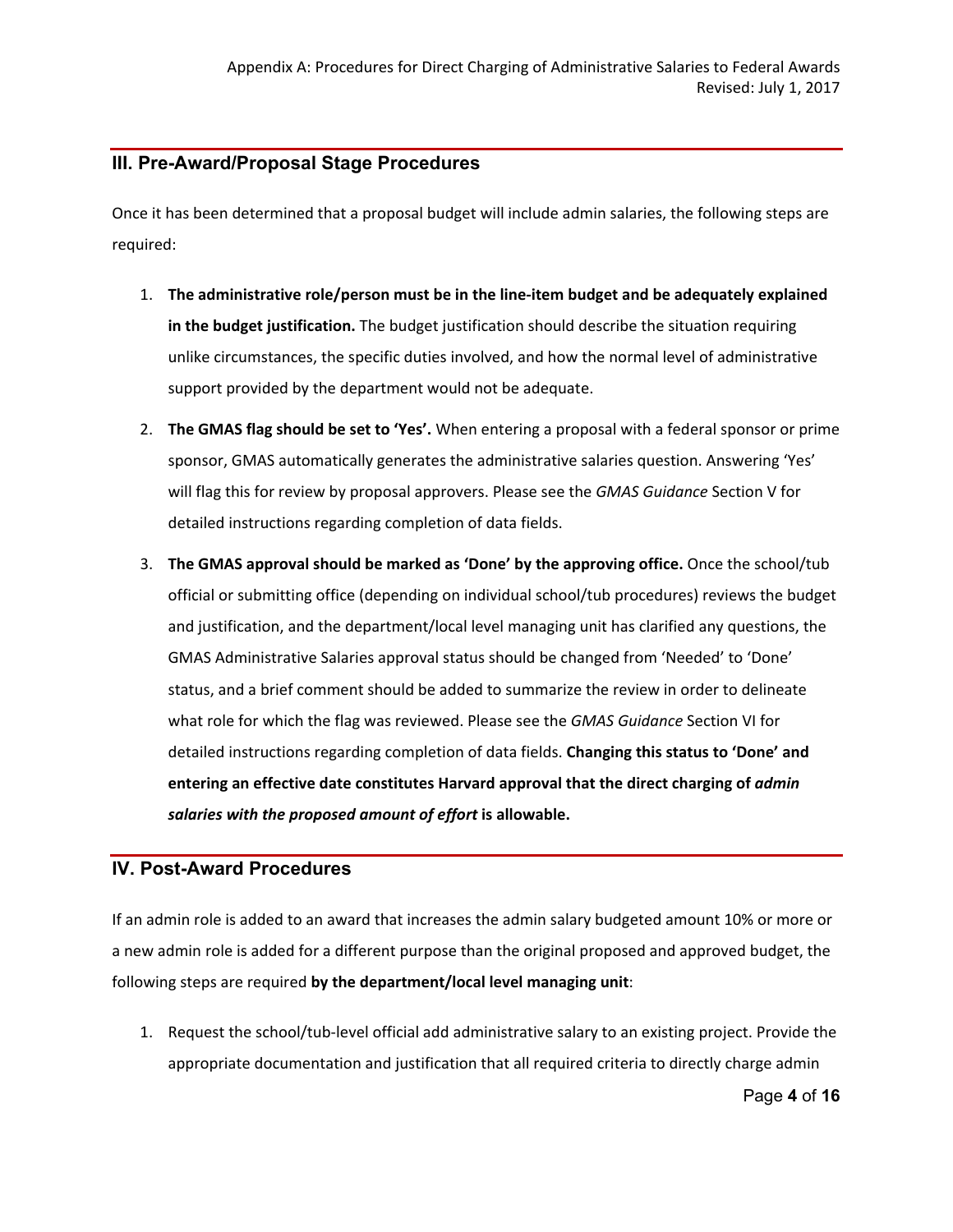salary are met. Include the documentation that will be sent to the sponsor for approval to add admin salary as a direct cost, as required by the sponsored award. Note that NIH does not require prior approval unless additional funds are requested for such a position or the incurrence of such cost constitutes a change of scope.

- 2. Sponsor approval or acknowledgment should be obtained prior to updating GMAS admin salary approvals.
- 3. The GMAS flag should be updated accordingly once sponsor approval is confirmed. Upload documents or change comments if necessary as shown in *GMAS Guidance* Section V.
- 4. During quarterly or annual review by OSP Research Finance and upon request, provide written confirmation to OSP Research Finance that admin salaries are allowable and required approvals have been obtained. Admin salary charges that are not approved must be removed from the federal award to an appropriate non-federal account.

#### The following steps are required by **OSP Research Finance**:

- 1. For federal awards, OSP Research Finance conducts an annual review of award expenditures prior to filing interim and final financial reports. OSP Research Finance will follow up with the department/local level managing unit to clarify potential compliance issues related to the award expenditures, which may include the request to review and confirm that the admin salaries charged to the award are allowable and sponsor approval has been obtained from the submitting office (OSP/SPA) and from the federal sponsor as required in the sponsored award terms.
- 2. OSP Research Finance will obtain written confirmation from the department/local level managing unit that the admin salary charges are allowable or will remove unapproved admin salaries from the award and exclude from the financial report.
- 3. On a quarterly basis, OSP Research Finance will conduct sample testing of admin salaries that are directly charged to federal awards.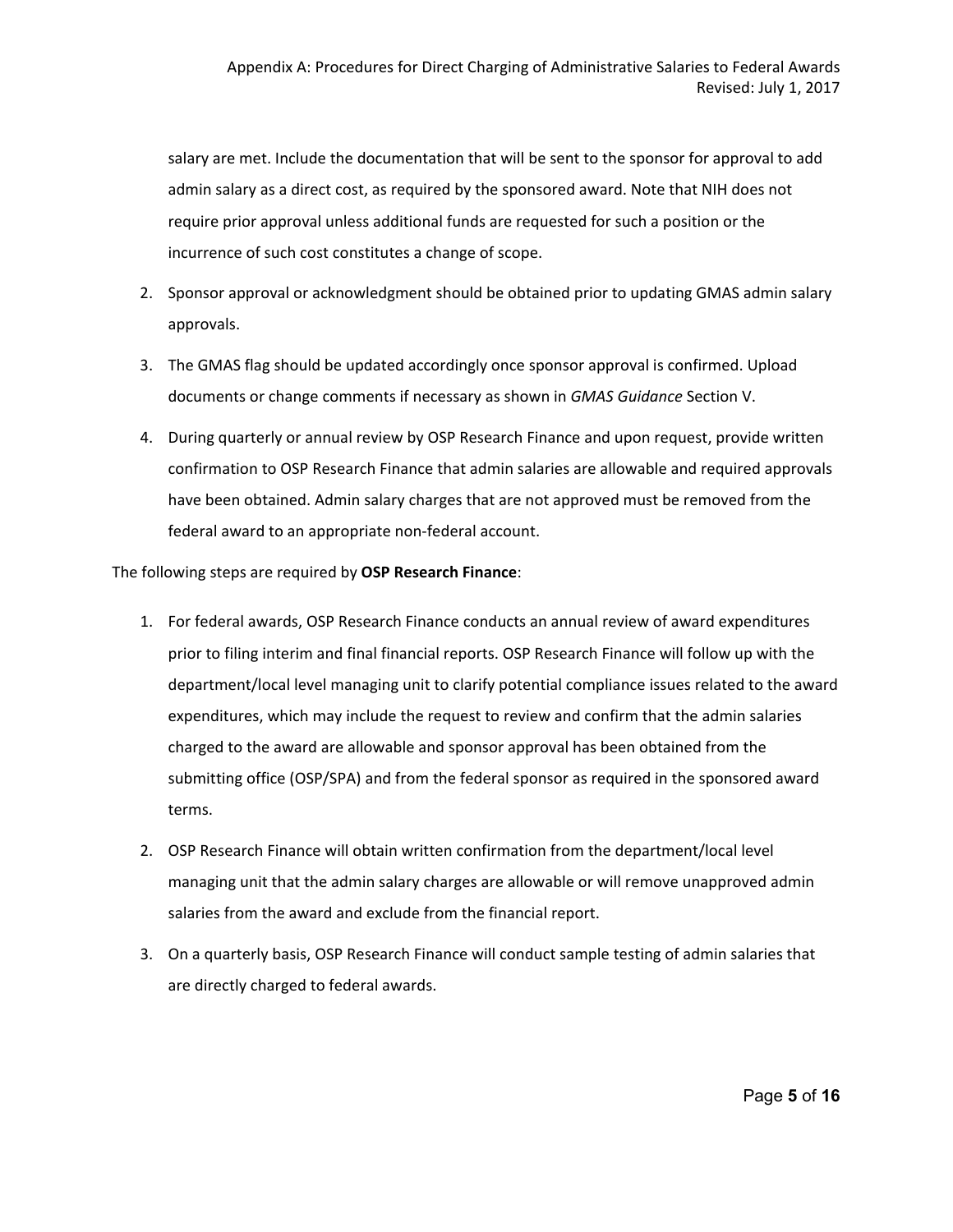# <span id="page-5-0"></span>**V. GMAS Guidance**

#### **GMAS Approval for Administrative Salaries at the Proposal Stage**

- 1. When admin salary is included in the proposal budget, in order to complete the approval attribute questions, the proposal preparer needs to select 'Yes' for the question of " Are administrative salary costs included in the approvals budget (Figures A and B). Note: "Are administrative salary costs included in the approved budget" question will only appear for projects with a federal sponsor or prime federal sponsor.
- 2. After 'Yes' is selected for the "Are administrative salaries included in the approved budget?" question, the administrative costs approval will default to 'Needed' status. The Admin salaries approval is flagged in the Key Information section of the Initial Proposal homepage (Figure C).
- 3. If the preparer has additional comments or documents, they can be entered/uploaded on the approvals screen (Figure D). It is recommended that the proposal preparer should enter the proposed admin salary budget (admin roles/names and effort % if available) in the Comment field of the Admin salaries approval screen as a reference for post-award compliance monitoring of admin salaries if awarded (Figure E).
- 4. The proposal reviewer (either the submitting office or the school-tub level official) will review the proposed admin salaries and justification. The approval status should be changed to 'Done' by the proposal reviewer if the appropriate approvals are in place. Only OSP/SPA has the edit privileges to change the status field to 'Done'.
	- The effective date should reflect the date the approver reviewed and discussed the salaries with the preparer.
	- Comments should be entered to note the details of the approval, initials for who entered the comments, a date the comments were entered, and a brief description. They cannot be edited by department or central users.
	- Documents can be uploaded by both department and central users. In addition, central users can "lock" and "unlock" documents as appropriate so that they cannot be removed or deleted from the approval repository.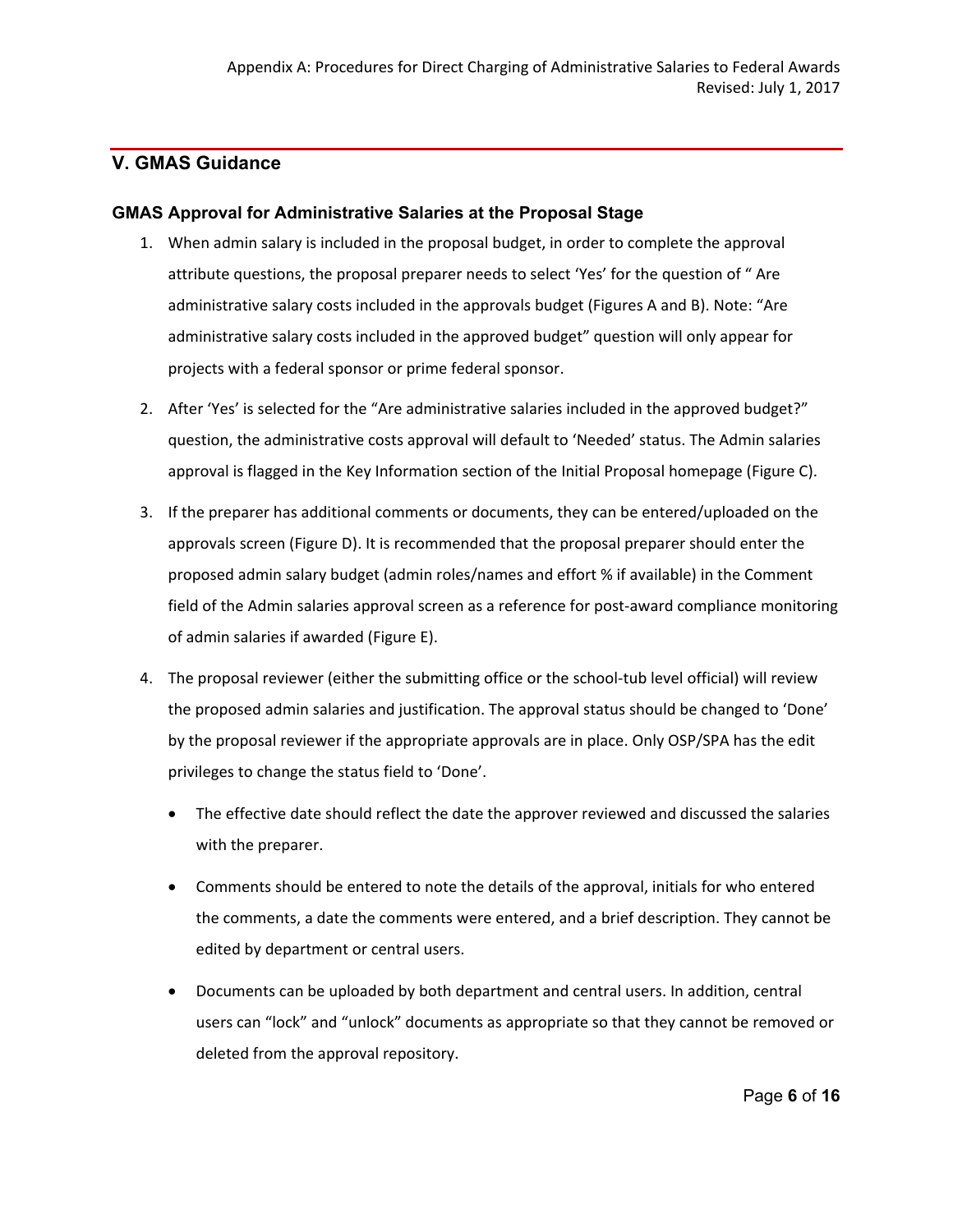# **GMAS Figures**

*Figure A: When creating the initial proposal, the proposal preparer will need to answer the approval attribute questions by clicking the Edit button for the "Approval question have not been answered" required action from the Initial Proposal homepage.*

| <b>Under development</b><br><b>Under review</b><br>Authorized<br><b>Submitted</b>      |      |  |  |  |  |
|----------------------------------------------------------------------------------------|------|--|--|--|--|
| Due to central in 16 days on Jun 23, 2017<br>Due to sponsor in 23 days on Jun 30, 2017 |      |  |  |  |  |
| <b>Actions required</b>                                                                |      |  |  |  |  |
| A Proposal budget is missing                                                           | Edit |  |  |  |  |
| A Approval questions have not been answered                                            |      |  |  |  |  |
| ▲ School questions have not been answered                                              | Edit |  |  |  |  |
|                                                                                        |      |  |  |  |  |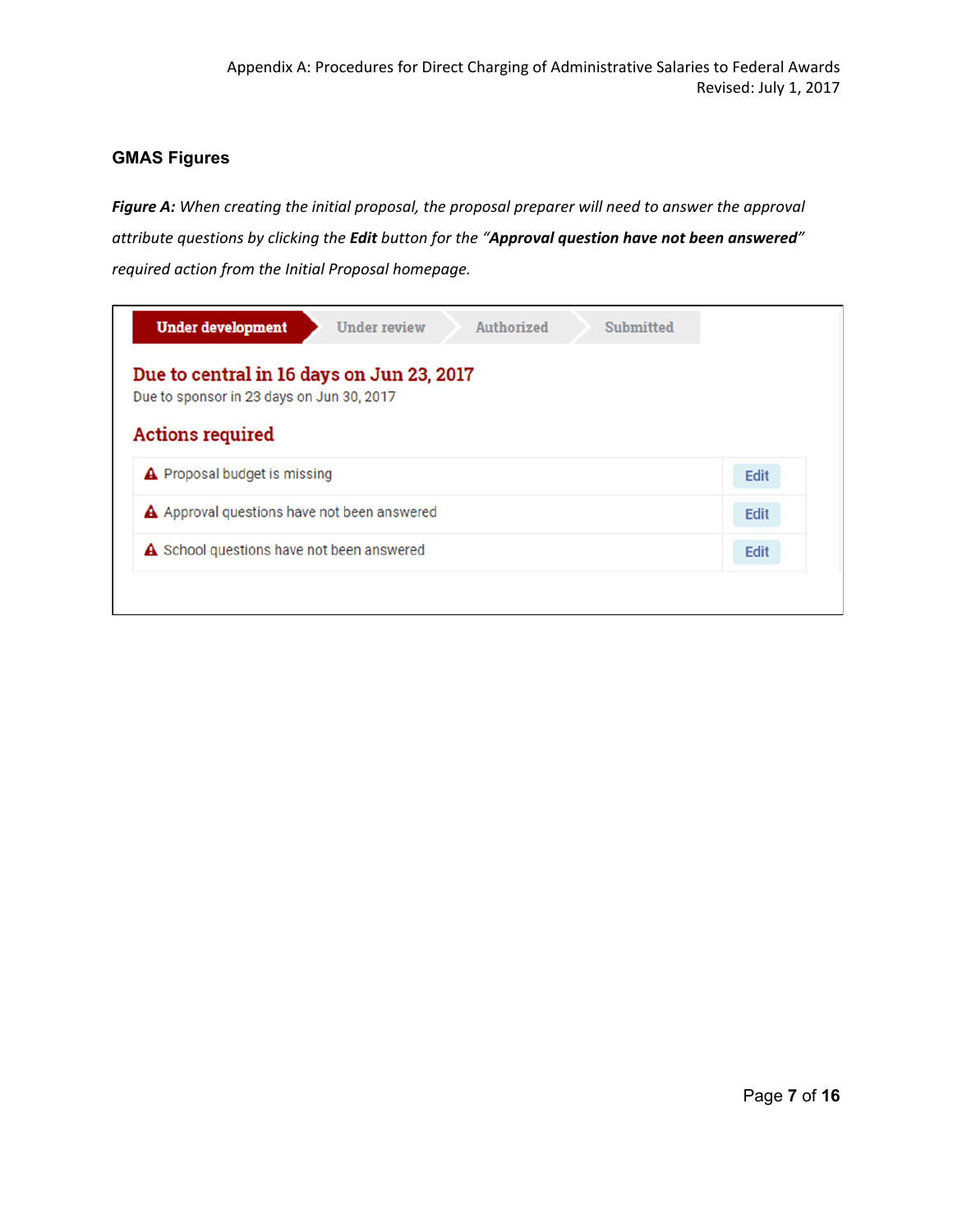*Figure B: If the proposal includes admin salaries, the proposal preparer selects 'Yes' for the "Are administrative salary costs Included in the approved budget" question in the Edit approval attributes screen.*

| <b>HarvardGMAS</b>                                                                                                                                                                             |                                                                             |                          |                                         | <b>P</b> GMAS help                                                    |
|------------------------------------------------------------------------------------------------------------------------------------------------------------------------------------------------|-----------------------------------------------------------------------------|--------------------------|-----------------------------------------|-----------------------------------------------------------------------|
| <b>Edit approval attributes</b>                                                                                                                                                                | Project ID<br><b>Title</b><br><b>P.I.</b><br><b>Sponsor</b><br><b>Dates</b> |                          | 07450182-01<br>Kane, Charles<br>NIH/FIC | Fund no.<br><b>GMAS Admin Salary Test</b><br>06-01-2017 to 05-31-2018 |
| Below are approval attributes currently indicated for this request. Changing these attributes may result in the addition of<br>new required approvals. See Request approvals list for details. |                                                                             |                          |                                         | ? Help with this page                                                 |
| * Does this research involve human subjects?                                                                                                                                                   | Yes                                                                         | $\circ$                  | <b>No</b>                               | <b>Guidance links</b>                                                 |
| * Does this research involve vertebrate animal use?                                                                                                                                            | Yes                                                                         |                          | <b>No</b>                               | Approvals and Certifications                                          |
| * Does this research involve biohazards/rDNA?                                                                                                                                                  | Yes                                                                         | $\bullet$                | No                                      | <b>Stem Cell Registry</b>                                             |
| * Does this research involve human embryonic stem cells?                                                                                                                                       | Yes                                                                         | $\odot$                  | <b>No</b>                               |                                                                       |
| * Is there a foreign/overseas component, including foreign subagreements?                                                                                                                      | Yes                                                                         | $\circ$                  | <b>No</b>                               |                                                                       |
| * Are additional staff and/or space required?                                                                                                                                                  | <b>Yes</b>                                                                  | $\left( \bullet \right)$ | <b>No</b>                               |                                                                       |
| * Is Harvard's or a Harvard school's name used in the project title?                                                                                                                           | Yes                                                                         | $\circledbullet$         | <b>No</b>                               |                                                                       |
| * Are administrative salary costs included in the approved budget?                                                                                                                             | $\bullet$ Yes                                                               | С                        | <b>No</b>                               |                                                                       |
| * Does this request include any cost-sharing?                                                                                                                                                  | Yes                                                                         | $\left( \bullet \right)$ | <b>No</b>                               |                                                                       |
| * Does this request include other sponsored matching funds as a condition<br>or obligation?                                                                                                    | Yes                                                                         | o                        | No                                      |                                                                       |
| * Is program income anticipated during the periods for which the grant<br>support is requested?                                                                                                | Yes                                                                         | О                        | <b>No</b>                               |                                                                       |
| OK<br>*required fields<br><b>Cancel</b>                                                                                                                                                        |                                                                             |                          |                                         |                                                                       |
| © Copyright 2004 by the President and Fellows of Harvard College.<br>This is release 1.44.02. Last built 05/31/17 06:17 PM.                                                                    |                                                                             |                          |                                         | <b>Contact GMAS</b><br>Top [f]                                        |
| The screen you are on is: SCR0403aEditApprovalAttributes                                                                                                                                       |                                                                             |                          |                                         | <b>Privacy Statement</b>                                              |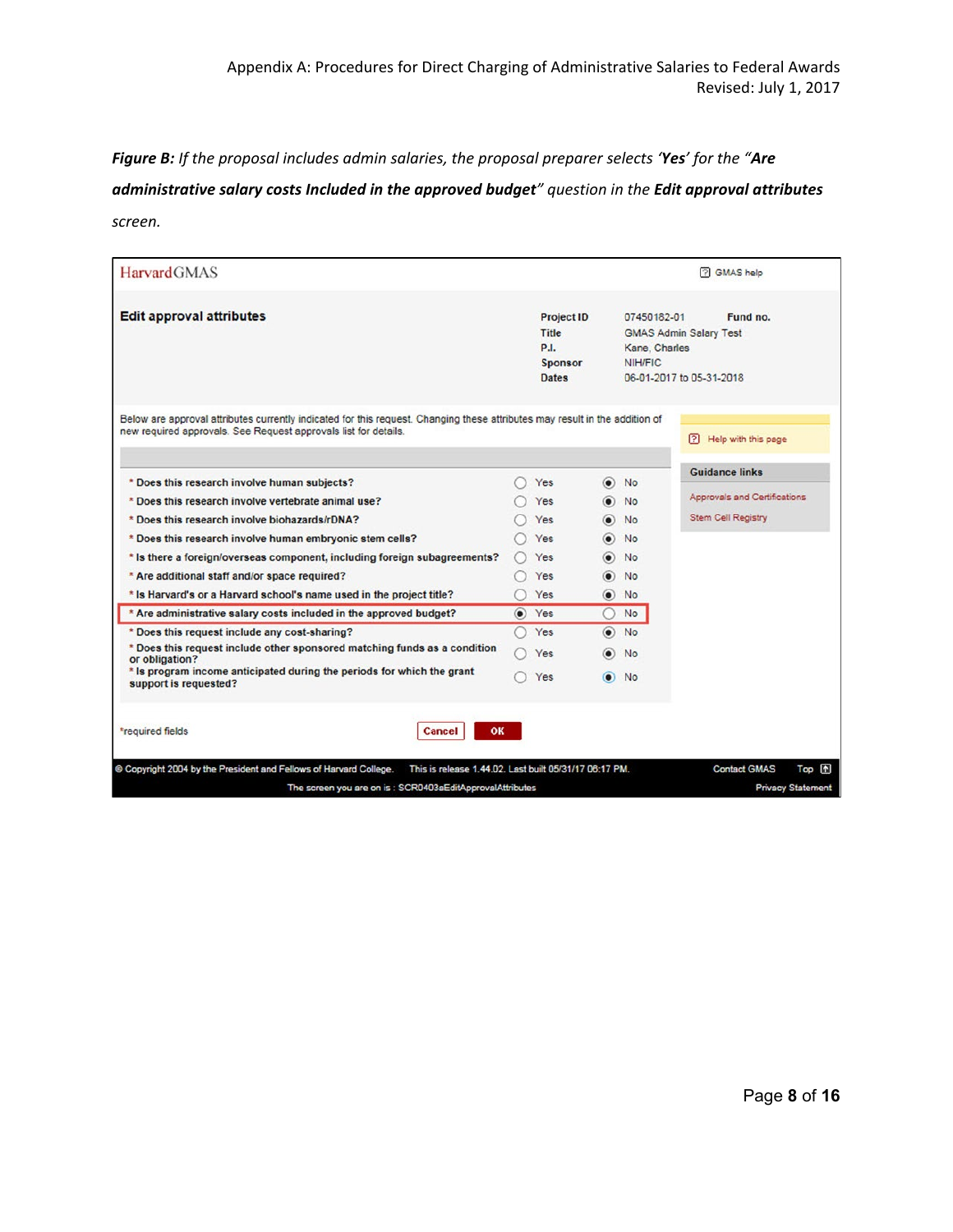*Figure C: If 'Yes' is selected for the question of "Are administrative salary costs included in the approved budget?" in the Edit approval attributes screen. The Admin salaries approval is flagged in the Key Information section of the Initial Proposal homepage. The Admin salaries approval status (in the Approvals panel) will default to 'Needed'.*

*Note that the proposal preparer can also edit the approval attribute responses prior to locking and routing the proposal.*

| <b>Initial proposal</b><br>6225115 |                |                                                 | Related links<br>Comments (0) | $\bigcap$ Info                         | Lock and route for signatures @<br>۰ |
|------------------------------------|----------------|-------------------------------------------------|-------------------------------|----------------------------------------|--------------------------------------|
| Research team                      | ı              | <b>Under development</b><br><b>Under review</b> | Authorized                    | Submitted                              | <b>Key information</b>               |
| Subagreements                      | $\overline{0}$ | Due to central in 16 days on Jun 23, 2017       |                               |                                        | ✔Administrative salaries ◎           |
| <b>Accounts</b>                    | $\mathbf{1}$   | Due to sponsor in 23 days on Jun 30, 2017       |                               |                                        | 12 do not apply: Show all            |
| Submissions                        | $\bf{0}$       | <b>Actions required</b>                         |                               |                                        |                                      |
|                                    |                | A Proposal budget is missing                    |                               | Edit                                   |                                      |
|                                    |                | A School questions have not been answered       |                               | Edit                                   |                                      |
|                                    |                |                                                 |                               |                                        | Open all<br>Close all                |
|                                    |                | <b>Proposal information</b>                     | Basic research and all other  |                                        | Edit<br>$\bigoplus$                  |
|                                    |                | <b>Approvals</b>                                | 3 total                       | 1 attributes apply<br>3 needed         | $\Theta$                             |
|                                    |                | <b>Needed approvals</b>                         |                               | <b>Status</b>                          |                                      |
|                                    |                | <b>Administrative salaries</b>                  |                               | Needed                                 |                                      |
|                                    |                | Conflict of Interest - Charles Kane             |                               | <b>Check status</b>                    |                                      |
|                                    |                | Participation agreement - Charles Kane          |                               | Needed                                 |                                      |
|                                    |                | Additional staff/space No                       |                               | Human subjects No                      | Edit                                 |
|                                    |                | Administrative salaries @ Yes                   |                               | Matching funds @ No                    |                                      |
|                                    |                | <b>Animals</b> No                               |                               | Program Income @ No                    |                                      |
|                                    |                | Biohazards/rDNA No<br>Cost sharing @ No         |                               | Stem cells No<br>Use of school name No |                                      |
|                                    |                | Foreign/overseas No                             |                               |                                        |                                      |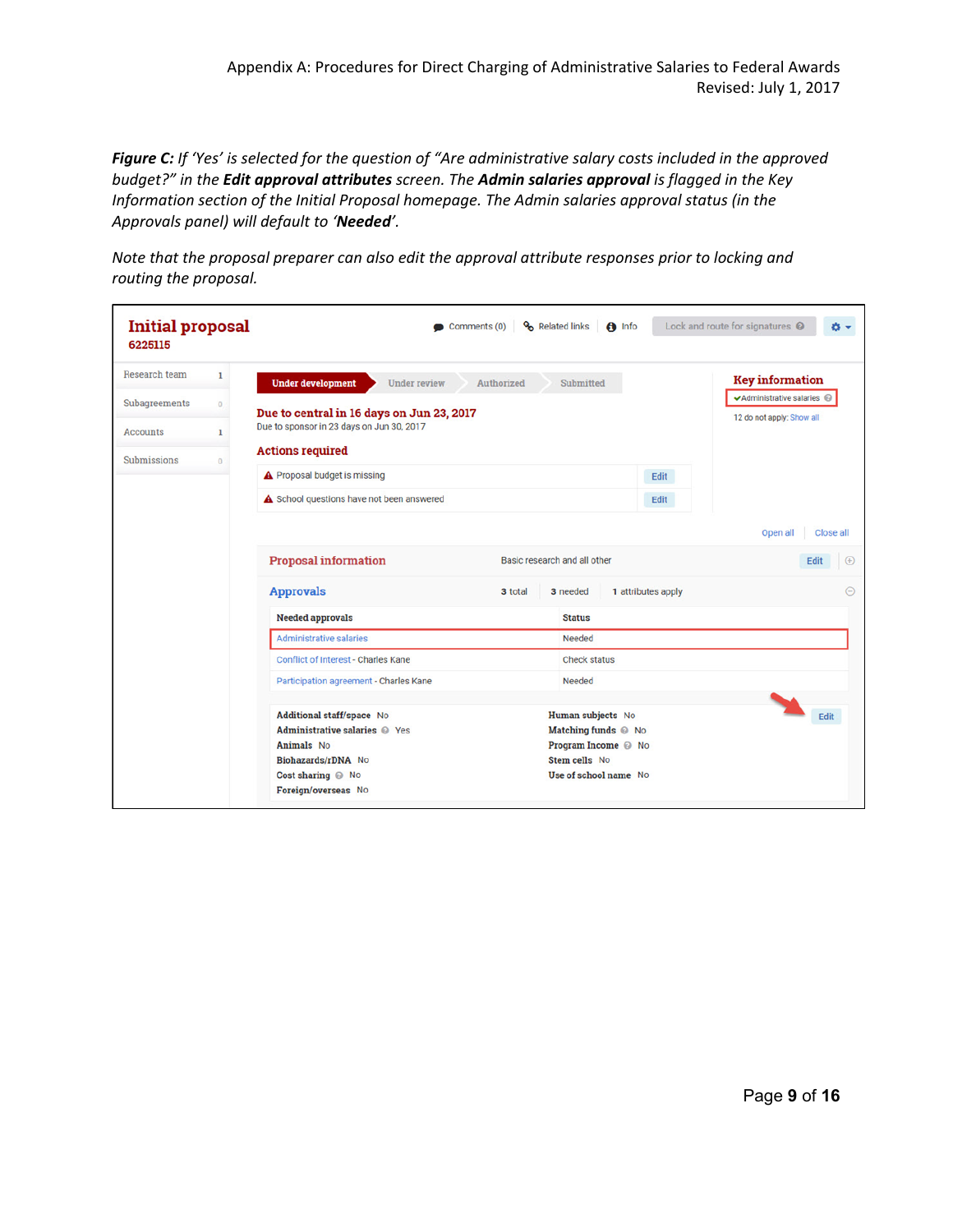*Figure D: The proposal preparer should click in the Admin salaries approval then navigate to "Admin salaries approval" screen below to add relevant documentation relating to the proposed admin salary.*

| <b>Admin salaries approval</b> |                            | Edit<br>& Related links<br>Comments (0)                            |  |  |
|--------------------------------|----------------------------|--------------------------------------------------------------------|--|--|
| <b>Generated by</b>            | Initial proposal : 6225115 |                                                                    |  |  |
| <b>Generated date</b>          | Jun 7, 2017                | Click to enter admin salary                                        |  |  |
| Due event                      | Submission                 | related information - see<br>Figure E                              |  |  |
| <b>Status</b>                  | Needed                     |                                                                    |  |  |
| <b>Responsible party</b>       | PI / Department            |                                                                    |  |  |
| Approval/Assurance number      |                            |                                                                    |  |  |
| Date effective                 |                            |                                                                    |  |  |
| Date expires                   |                            |                                                                    |  |  |
| <b>Documents</b>               | 0 documents                | Click to upload admin<br><b>Upload</b><br>salary related documents |  |  |

*Figure E: The proposal preparer should enter the proposed admin salary budget (admin roles/names and effort % if available) in the Comment field of the Admin salaries approval screen as a reference for postaward compliance monitoring of admin salaries if awarded.*

| Proposal Budget Justification: Myra Khan, Program Coordinator (25% effort) Myra Khan will conduct a desk                                                                                                                      |  |
|-------------------------------------------------------------------------------------------------------------------------------------------------------------------------------------------------------------------------------|--|
| review assessment of existing curriculum resources and identification of gaps. She will provide a compilation of<br>existing resources as part of the implementation process of the workshop. Brian Daly, Program Manager for |  |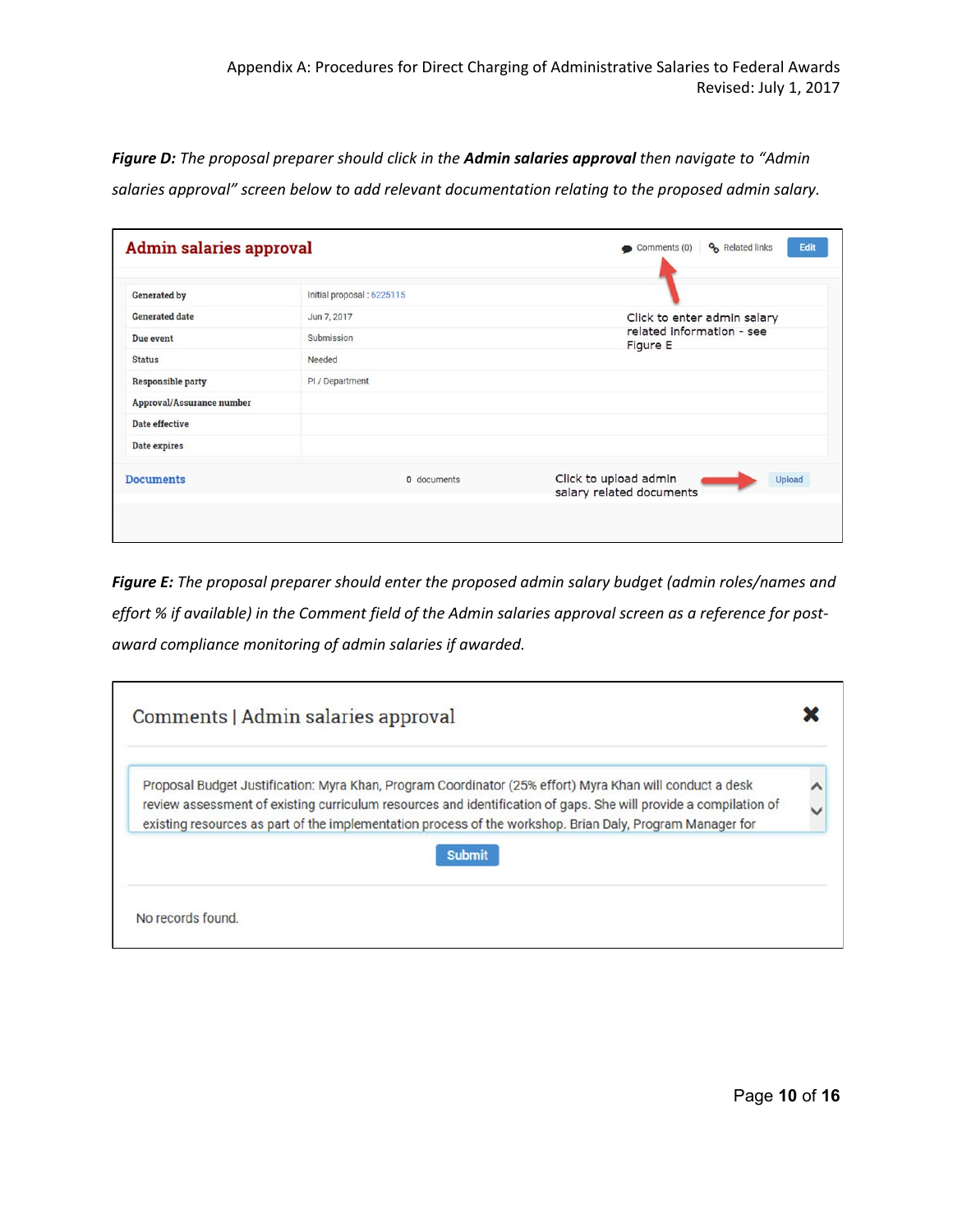#### **GMAS Approval for Administrative Salaries at the Award Stage**

Once the sponsor award is received, the submitting office sets up the award in GMAS. If the sponsor has not specifically excluded the admin salaries from the awarded budget or made any other comment regarding admin salaries, sponsor approval is inferred.

- If the sponsor does not accept the admin salaries on the proposed budget, the department or responsible office must revise the budget in GMAS to reflect the sponsor approved budget. The admin salary approval question should be changed to 'No' by the central office.
- During the award performance, if admin salaries are no longer applicable to the project, the admin salary approval question should be changed to 'No' by the responsible office through a revision in GMAS.

**Note:** Once the status of the request is 'Under review', only the central administrator can change the flag.

#### **GMAS Approval for Administrative Salaries While Award is in Progress**

If admin salaries are approved after a project has been awarded, then the admin salary approval should be updated in GMAS. The admin salary and approval can be added to the award (usually through supplemental funding or a budget revision) with a GMAS request. When creating the request in GMAS, the department should answer "yes" to the admin salary question in the approval section. The central request reviewer works with the department to obtain sponsor approval and mark the admin salary approval as "Done" after review.

**A segment revision can also be used to edit the admin salary approval on an award. To request a segment revision, the department/local level managing unit should contact the central sponsored programs office (OSP, HMS-SPA, or HSPH-SPA).**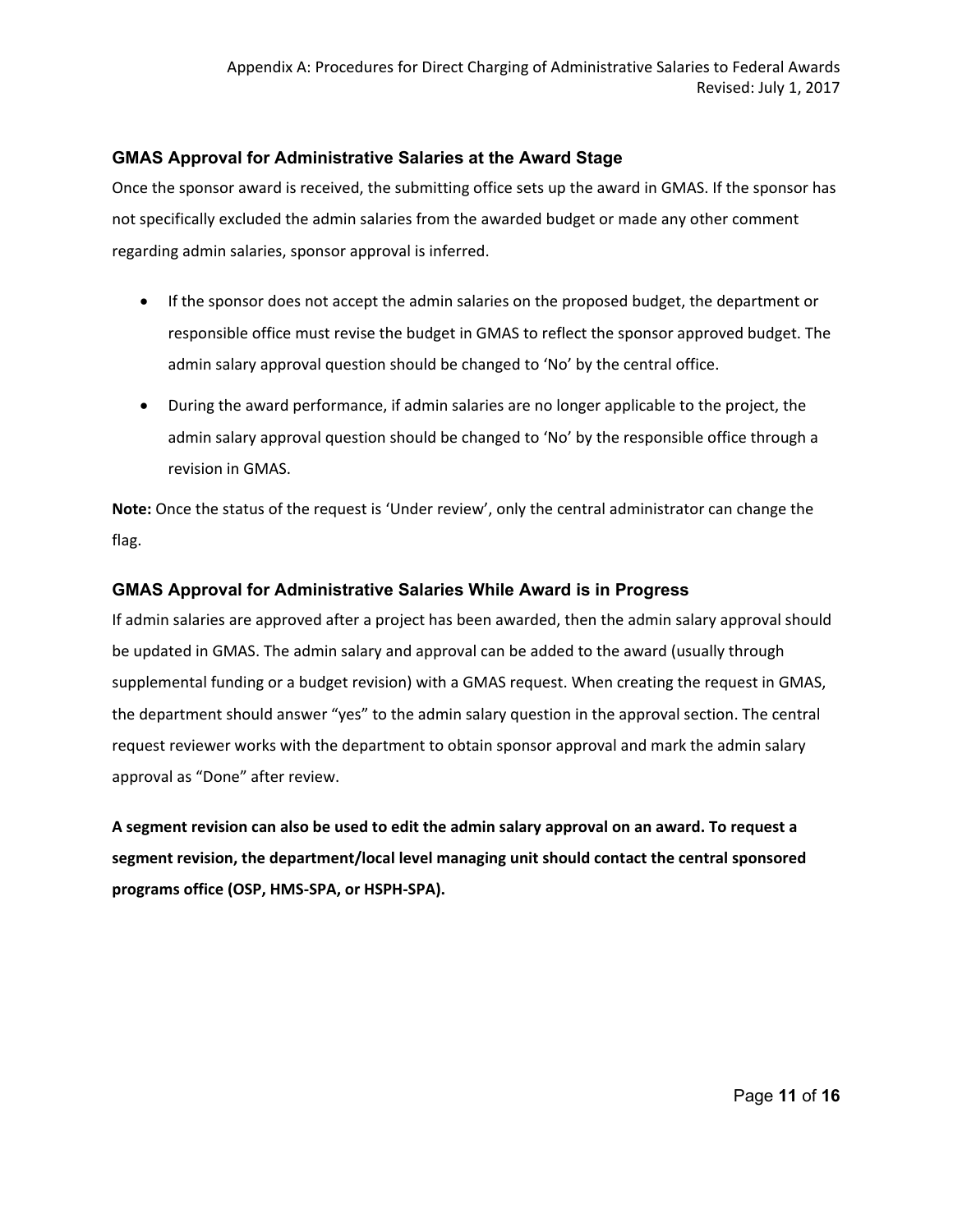# <span id="page-11-0"></span>**VI. School/Tub Level Officials**

The following personnel/offices can provide approval and/or guidance on charging admin salaries to federal awards:

| Area            | <b>Office</b>                                                                      | <b>Contact</b>                                                                                                                           |  |  |
|-----------------|------------------------------------------------------------------------------------|------------------------------------------------------------------------------------------------------------------------------------------|--|--|
| All Schools     | <b>Office for Sponsored Programs</b>                                               | <b>Sponsored Programs Officer</b>                                                                                                        |  |  |
| <b>FAS/SEAS</b> | <b>Research Administration Services</b>                                            | Jennifer Lech (Division of Science)<br>Mandy Ellenwood (Social Sciences)<br>Jimmy Matejek (Arts & Humanities)<br>Pam Baker-Webber (SEAS) |  |  |
| <b>HMS</b>      | Sponsored Programs Administration<br><b>Research Administration and Operations</b> | HMS SPA Representative<br>Samantha Speyer                                                                                                |  |  |
| <b>HSPH</b>     | Sponsored Programs Administration                                                  | <b>HSPH SPA Representative</b><br>Kristie Froman                                                                                         |  |  |
| <b>GSE</b>      | Sponsored Projects Office                                                          | Tiffany Blackman                                                                                                                         |  |  |
| <b>HKS</b>      | Research Administration Office                                                     | Martha Goldberg                                                                                                                          |  |  |

*Table 2 - Personnel/Offices that can provide approval and/or guidance*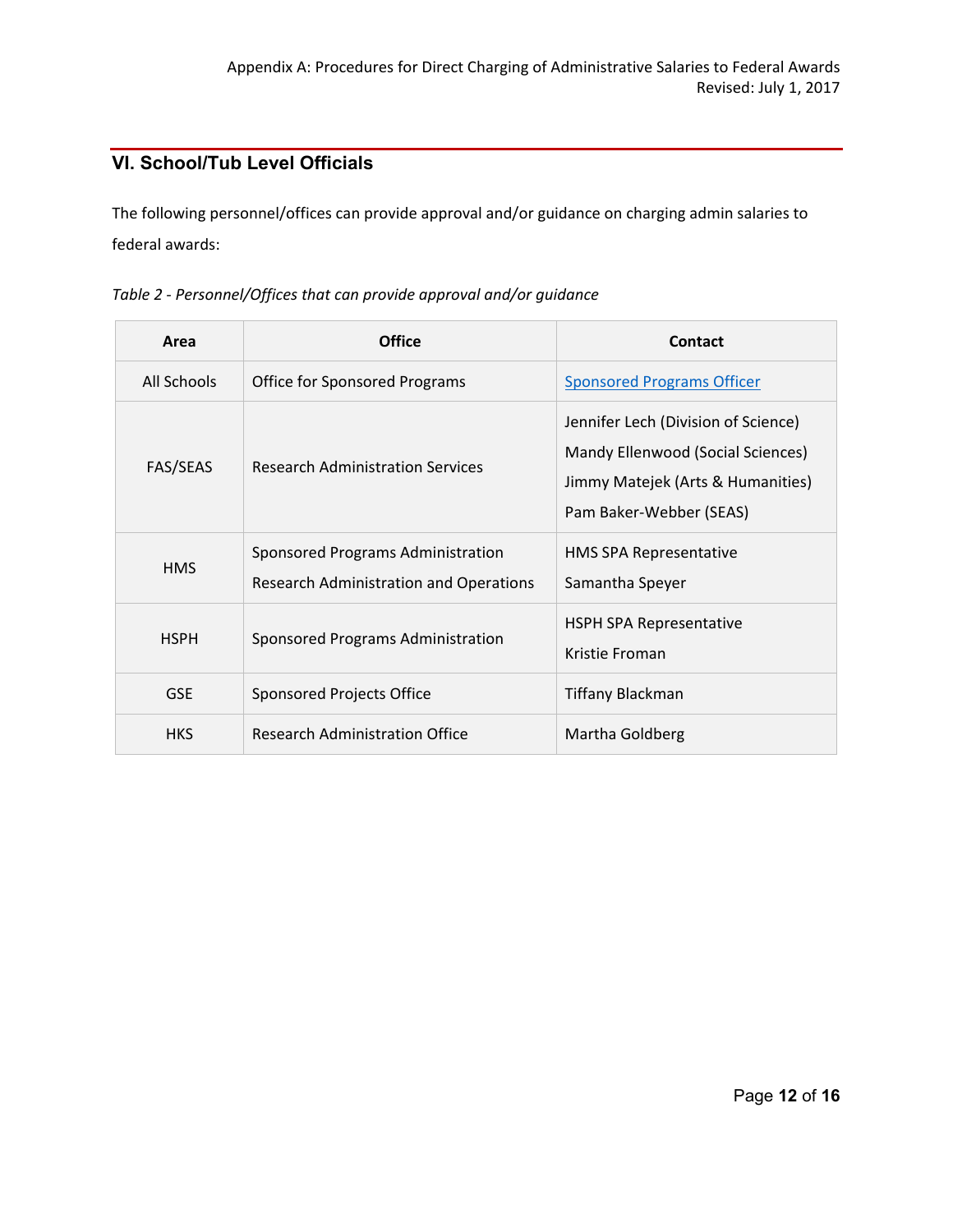# <span id="page-12-0"></span>**VII. Direct Charging of Administrative Salaries on Federal Awards Tool**

This optional checklist may be used as an aid to ensure the appropriateness of salary charges.

**Important reminder:** In order to be charged directly to a federal award, administrative and clerical salaries should only be charged when they meet the definition of *unlike circumstances and are integral to the project*.

#### **1. Consider if the project meets any of the criteria to support administrative salaries:**

- $\Box$  Large, complex program such as a center or program project
- $\Box$  Entails assembling and managing teams of investigators from a number of institutions
- $\Box$  Involves extensive administrative support for data accumulation, analysis and entry, surveying, tabulation, cataloging, searching literature, and reporting (such as epidemiological studies, clinical trials, and retrospective clinical records studies)
- $\Box$  Requires making travel and meeting arrangements for large numbers of participants, such as conferences and seminars
- $\Box$  The principal focus is the preparation and production of manuals and large reports, books and monographs (excluding routine progress and technical reports)
- $\Box$  Is geographically inaccessible to normal departmental administrative services, such as research field sites that are remote from campus
- $\Box$  Requires extensive project-specific database management; extensive individualized graphics or manuscript preparation; extensive human or animal protocols
- $\Box$  Is a training grant

#### **2. When entering the administrative personnel in the proposal:**

- $\Box$  Ensure the staff member is on the budget when a detailed budget exists
- $\Box$  Explain in the justification how the project warrants that level of support to be directly charged to the grant rather than as indirect costs and explain how "unlike circumstances" are present
- $\Box$  Demonstrate that the level of support is greater than normal by requesting an appropriate amount of effort. Generally, a minimum of 20-25% for most projects or 5% for training grants is suggested.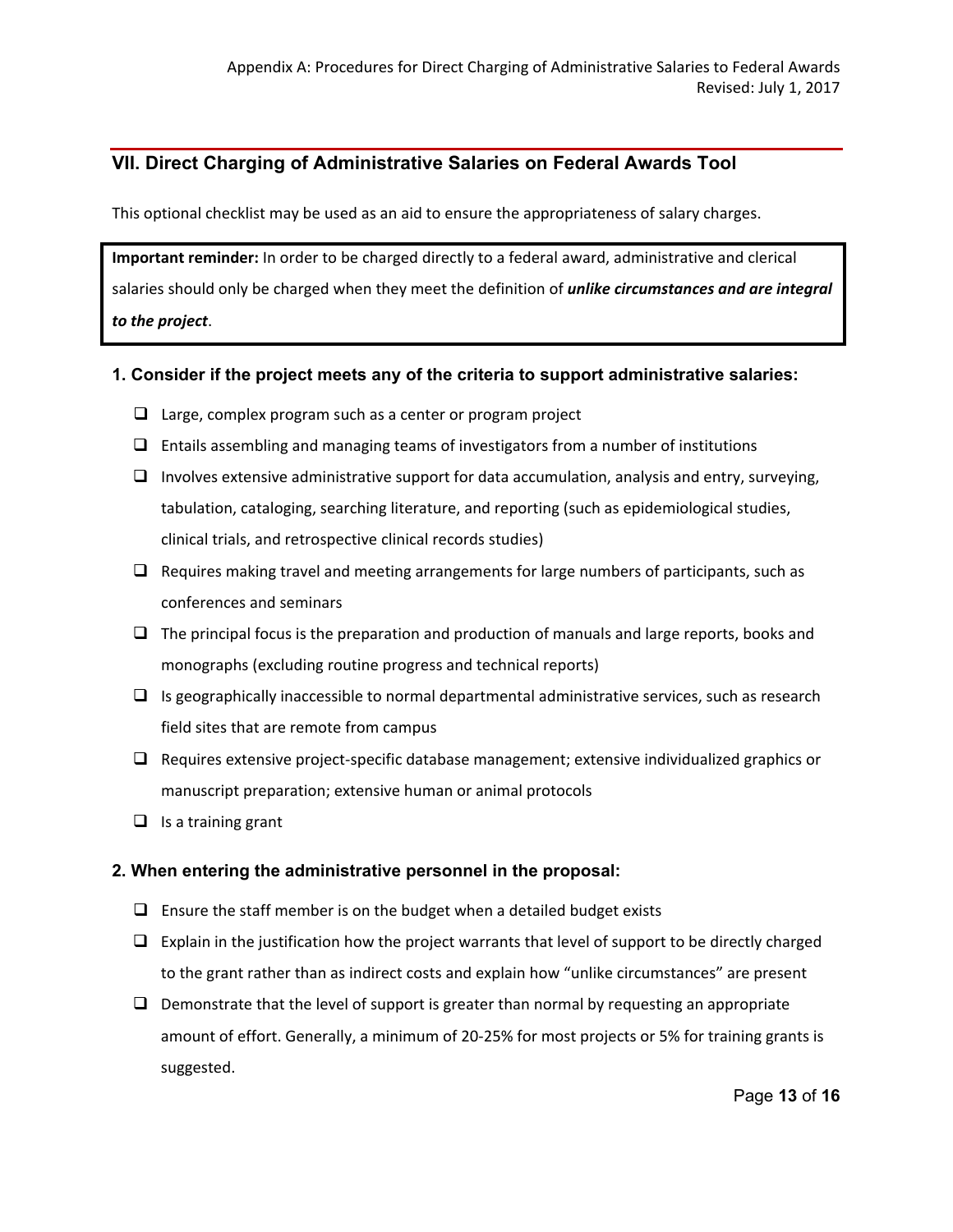- $\Box$  Thoroughly describe how the administrative support requested in the justification is required to meet the scientific objectives of the award
- $\Box$  In GMAS, answer "Yes" to the question "Are administrative salary costs included in the budget?"
- $\Box$  Be prepared for a discussion with your signatory about the presence of administrative salary, and to revise the justification, if needed

#### **3. Post Award Administration:**

- $\Box$  If the budget has been decreased, the school/tub and department/local level managing unit should coordinate with the submitting office to check with the sponsor to clarify if the decrease includes the administrative salary. Document this information in GMAS in the approval comments box.
- $\Box$  If the sponsor has denied direct charging of the staff member to the budget, school/tub, department/local level managing unit, or submitting office should document this information in GMAS in the approvals comments box. Remove any expenses that may have already been posted.
- $\Box$  In order for administrative salaries to be added to the budget during the course of an award, it must first be reviewed and approved by the school/tub level official.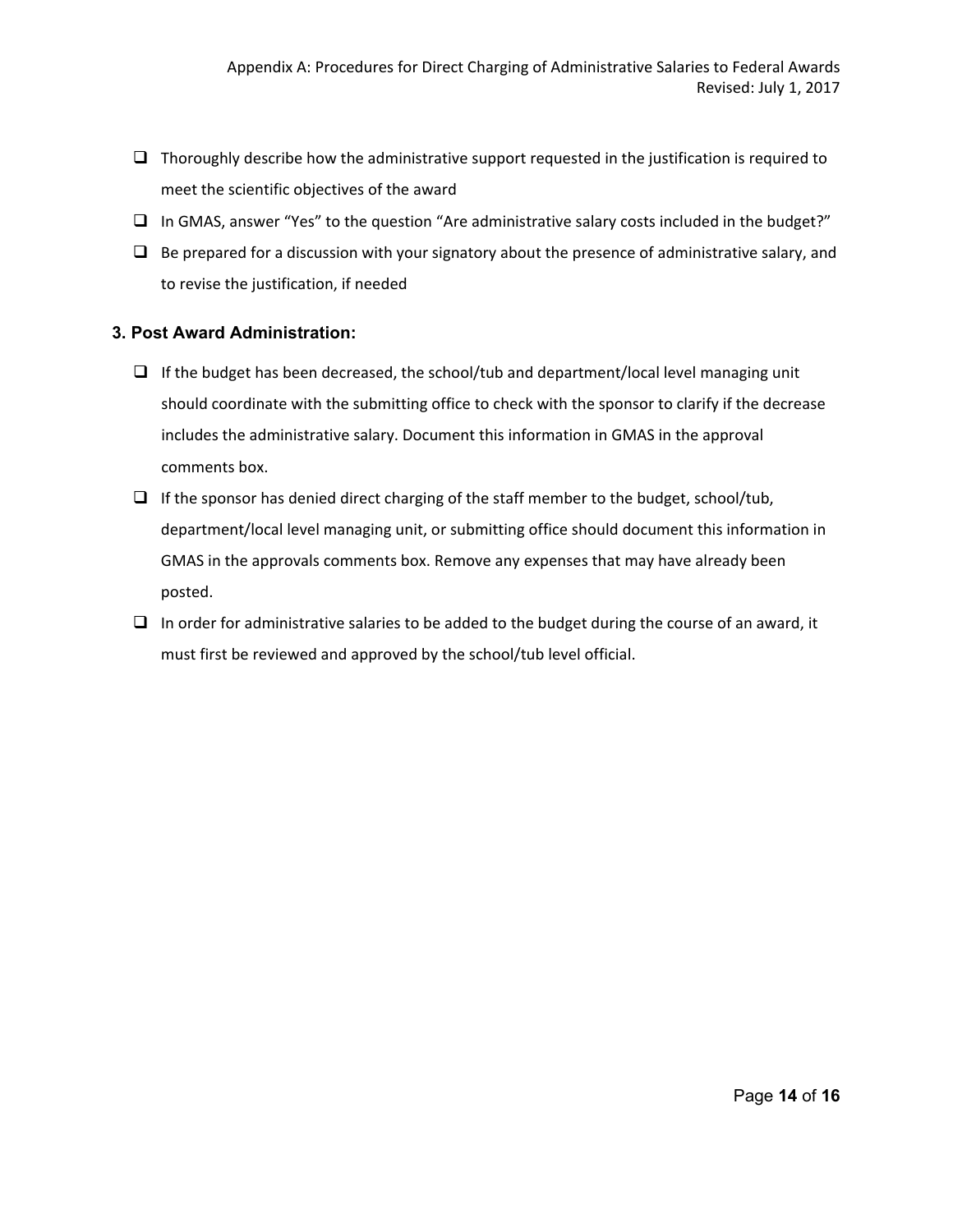# <span id="page-14-0"></span>**VIII. Administrative Salary Approval Flow Chart**

#### **Process for admin salary approval for new awards:**



# **Digitally Accessible Version of 'Process for admin salary approval for new awards':**

- 1. The department enters the proposal and budget in GMAS and selects "yes" to the administrative salaries flag in the initial proposal.
- 2. GMAS generates an approval screen for the charging of administrative salaries. The GMAS admin costs approval defaults to "*Needed*" status.
- 3. The department indicates the rationale for the administrative salaries in the approvals comments and routes to approver. (**Note:** The approver may be the school-level research